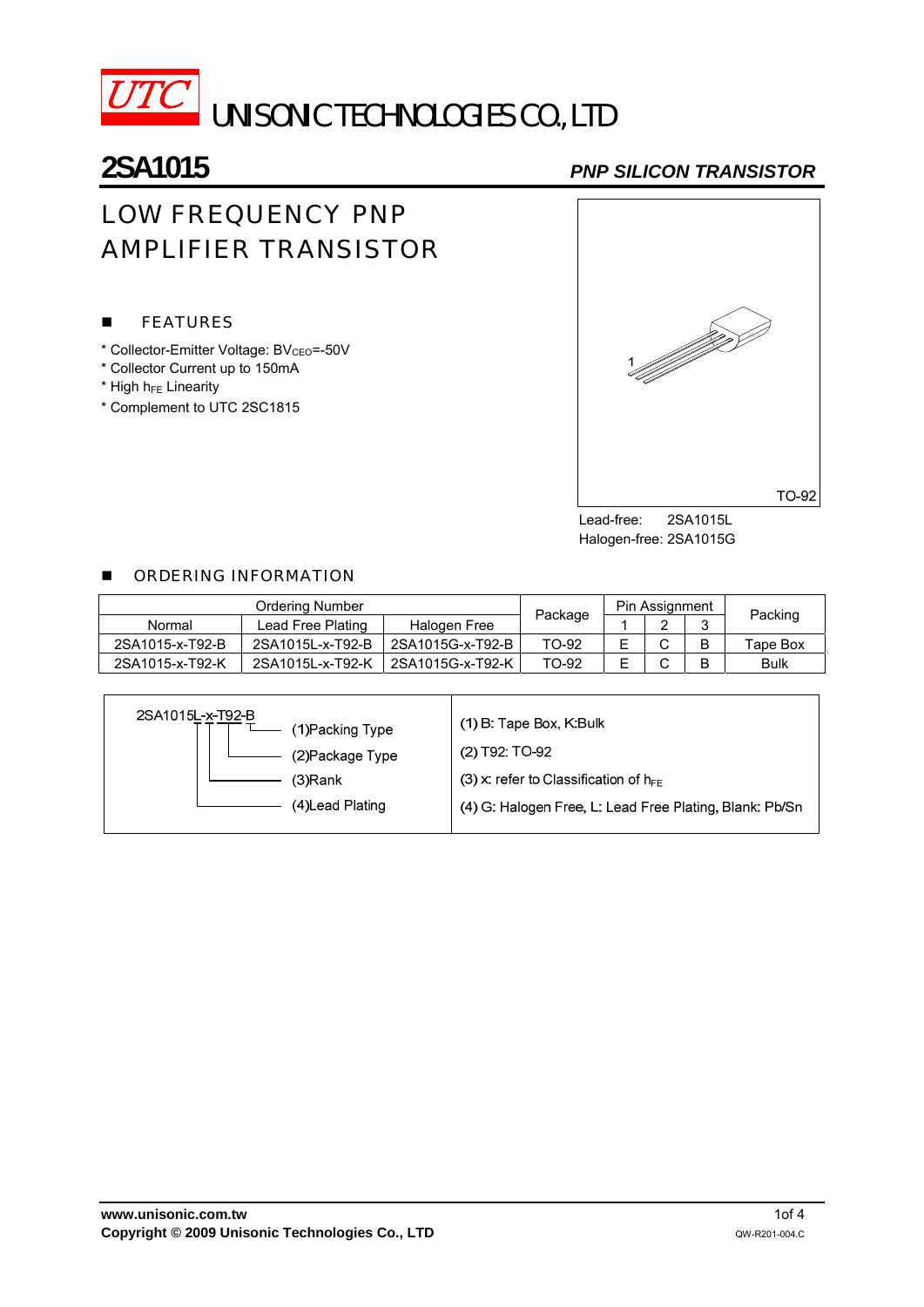#### ■ ABSOLUTE MAXIMUM RATING (Ta=25°C, unless otherwise specified)

| <b>PARAMETER</b>          | <b>SYMBOL</b>               | <b>RATINGS</b> | UNIT        |
|---------------------------|-----------------------------|----------------|-------------|
| Collector-Base Voltage    | V <sub>CBO</sub>            | -50            |             |
| Collector-Emitter Voltage | <b>V</b> <sub>CEO</sub>     | -50            |             |
| Emitter-Base Voltage      | V <sub>EBO</sub>            | -5             |             |
| <b>Collector Current</b>  | Ic.                         | $-150$         | mA          |
| <b>Base Current</b>       | <b>I</b> B                  | -50            | mA          |
| Collector Dissipation     | $P_{C}$                     | 400            | mW          |
| Junction Temperature      |                             | 125            | $^{\circ}C$ |
| Storage Temperature       | $\mathsf{T}_{\texttt{STG}}$ | $-55 - +125$   | °C          |

Note: Absolute maximum ratings are those values beyond which the device could be permanently damaged. Absolute maximum ratings are stress ratings only and functional device operation is not implied.

#### **ELECTRICAL CHARACTERISTICS** (Ta=25°C, unless otherwise specified)

| <b>PARAMETER</b>                            | <b>SYMBOL</b>           | <b>TEST CONDITIONS</b>                                                           | <b>MIN</b> | TYP    | <b>MAX</b> | <b>UNIT</b> |
|---------------------------------------------|-------------------------|----------------------------------------------------------------------------------|------------|--------|------------|-------------|
| Collector-Base Breakdown Voltage            | <b>BV<sub>CBO</sub></b> | $I_c = -100 \mu A$ , $I_E = 0$                                                   | -50        |        |            | V           |
| Collector-Emitter Breakdown Voltage         | <b>BV<sub>CEO</sub></b> | $IC=-10mA. IB=0$                                                                 | -50        |        |            | v           |
| Emitter-Base Breakdown Voltage              | BV <sub>EBO</sub>       | $IE=-10 \mu A, IC=0$                                                             | -5         |        |            | V           |
| <b>Collector Cut-off Current</b>            | ICBO.                   | $V_{CB} = -50V$ , $I_E = 0$                                                      |            |        | $-100$     | nA          |
| <b>Emitter Cut-off Current</b>              | <b>IEBO</b>             | $V_{EB} = -5V$ , $I_C = 0$                                                       |            |        | $-100$     | nA          |
| <b>DC Current Gain</b>                      | $n_{FE1}$               | $V_{CE} = -6V$ , $I_C = -2mA$                                                    | 120        |        | 700        |             |
|                                             | $h_{FE2}$               | $VCE=-6V, IC=-150mA$                                                             | 25         |        |            |             |
| <b>Collector-Emitter Saturation Voltage</b> | V <sub>CE(SAT)</sub>    | $ I_C = -100$ m A, $I_B = -10$ m A                                               |            | $-0.1$ | $-0.3$     | V           |
| <b>Base-Emitter Saturation Voltage</b>      | V <sub>BE(SAT)</sub>    | $ I_C = -100$ m A, $I_B = -10$ m A                                               |            |        | $-1.1$     | v           |
| Output Capacitance                          | $C_{OB}$                | $V_{CB}$ =-10V, I <sub>E</sub> =0, f=1MHz                                        |            | 4.0    | 7.0        | рF          |
| <b>Current Gain Bandwidth Product</b>       | fт                      | $VCE=-10V$ , Ic=-1mA                                                             | 80         |        |            | <b>MHz</b>  |
| Noise Figure                                | <b>NF</b>               | $V_{CF} = -6V$ . Ic=-0.1mA.<br>$\mathsf{IR}_{\mathsf{G}}$ =1k $\Omega$ , f=100Hz |            | 0.5    | 6          | dB          |

#### **CLASSIFICATION OF**  $h_{FE1}$

| RANK        |           | אט                                   | -<br><b>DL</b>               |
|-------------|-----------|--------------------------------------|------------------------------|
| ANCE<br>$-$ | 240<br>__ | $\overline{\phantom{a}}$<br>וחכ<br>ີ | $\neg \sim$<br>7 UU<br>-ו הר |

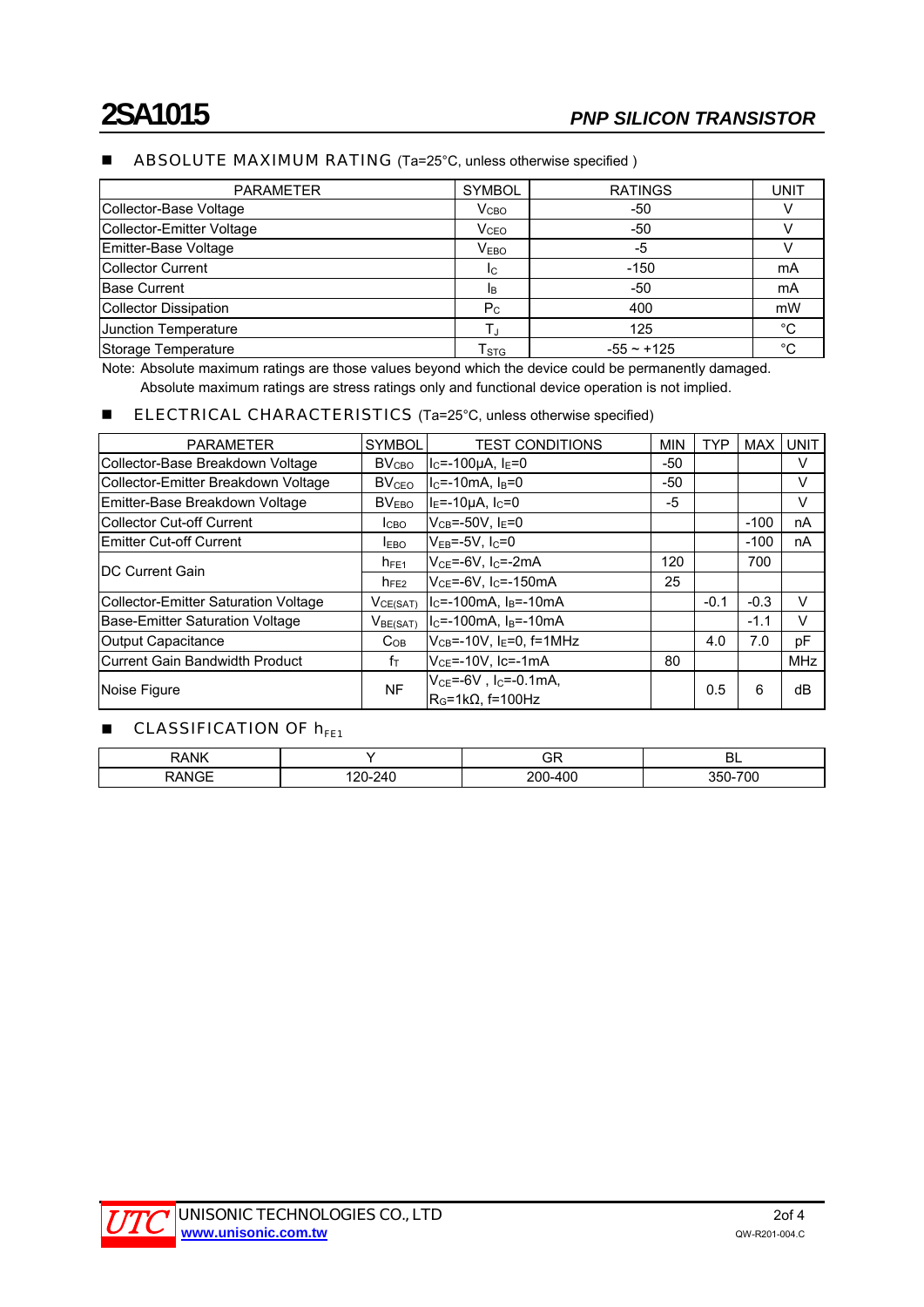### TYPICAL CHARACTERISTICS